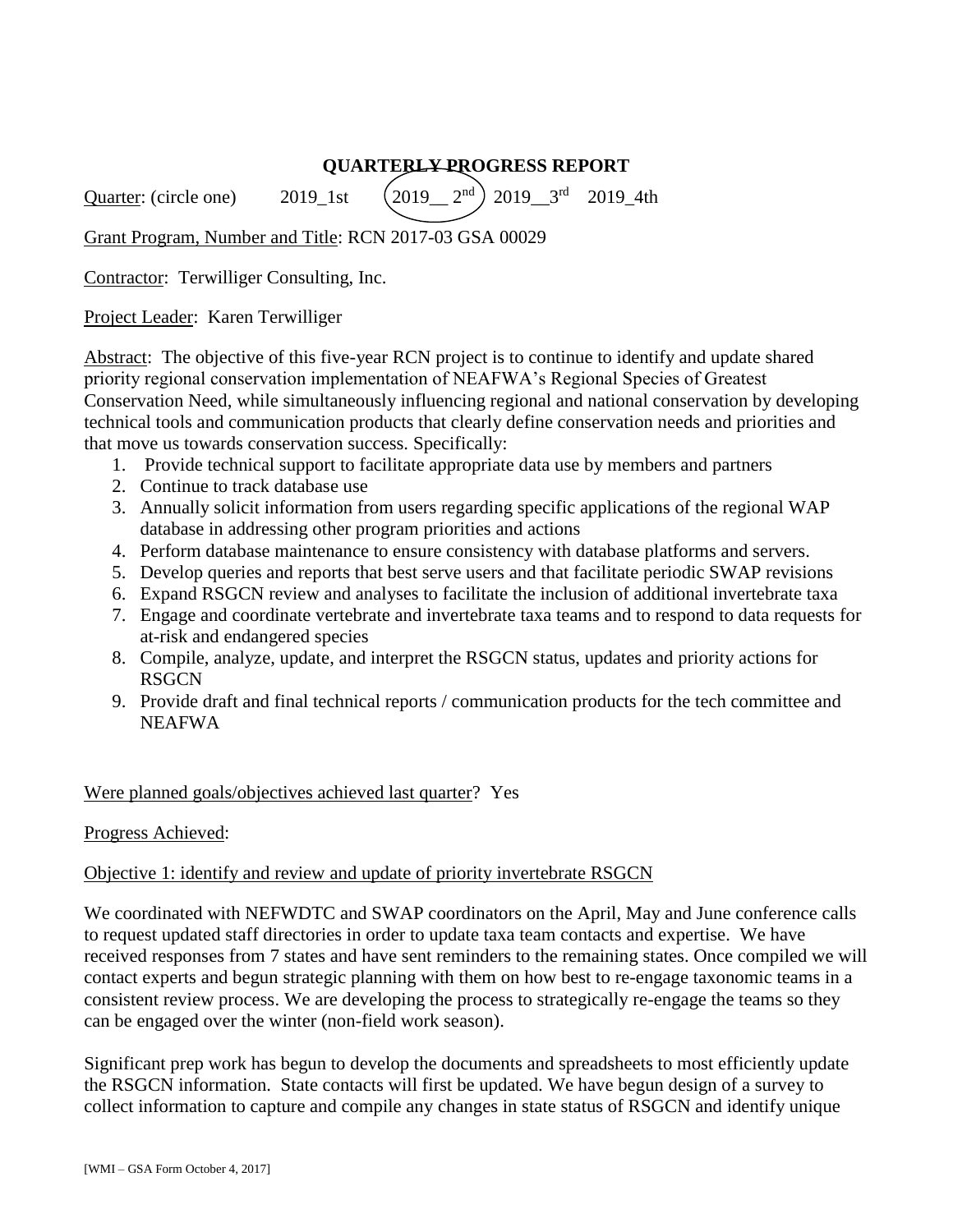habitats and threat vulnerabilities. The four vertebrate taxa teams include bird, mammal, herpetofauna, and fish and wildlife biologists from each state. The 8+ individual invertebrate taxa teams (freshwater mussel, terrestrial snails, crayfish, moths, dragonflies and damselflies, butterflies and skippers, tiger beetles, bumble bees, and species reviewed in 2018) are being updated.

Prep work with state fish and wildlife biologists and SWAP coordinators to improve the classification and description of habitat requirements for RSGCN has begun. Consistent classification and coding are being developed to capture habitats and threats to improve our understanding of habitat vulnerabilities and requirements for RSGCN (all taxa) that allow the Committee to focus conservation to benefit the most species and improve certainty in conservation outcomes.

We have participated on NEFWDTC Committee and SWAP Coordinator conference calls to request RSGCN and taxa team input and provide project updates each month.

We coordinated a symposium to highlight the RSGCN/RCN projects at the April 2019 NEAFWA annual meeting to provide updates and communication on the broad array of effective regional projects. We worked with key RCN PIs to highlight key taxa and geographic priority projects and organized the NEAFWA Symposium to focus on RSGCN efforts regionwide. Stonefly, turtle, xerics and others were presented and a panel discussion was facilitated to solicit attendees input and feedback on these programs. Fact sheets and flyers were developed and distributed at the session.

Objective 2: provide on-going technical support, and evaluation of use of regional Wildlife Action Plan database; Since April 1we have tracked users regarding the regional SWAP database in addressing other program priorities and actions. Nine additional users downloaded the database for use. Most users indicate that they are using it for grant applications and proposals in order to include the SGSN, key threats and actions from the NESWAPs. We updated the entry portal page data (contact information by state) and updated the query menu to allow for more searches and exporting to Excel files. We incorporated the results of 2 surveys of state fish and wildlife agencies' staff, and key partners -i.e. USFWS and other federal partners which indicated these requests. We provided the updated database to NEAFWA Website and updated multiple state links and contacts prior to the April Conference.

Specifically, we implemented the suggestions from two surveys, one for states and one for partners. The surveys asked users to explain what kind of information they were seeking, whether they were able to find it, how it could be made easier to use, and what additional information it should contain. The responses to the survey have been summarized in a draft report and incorporated in the updated database provided and posted on the NEAFWA website.

We continued to monitor the use of the database from the NEAFWA website. We followed up with unusual out of state users to learn of their project uses for the database. Several western users (from AK, CO and UT agencies) were considering creating such a project in their region.

Information designating species as Regional Species of Greatest Conservation Need has been updated and added. Species menus have been improved to allow more flexibility in searching the database for particular species. The launch page of the database was updated to reflect that the database is copyrighted by the Northeastern Association of Fish and Wildlife Agencies. Contact information and website links were also updated on the launch page.